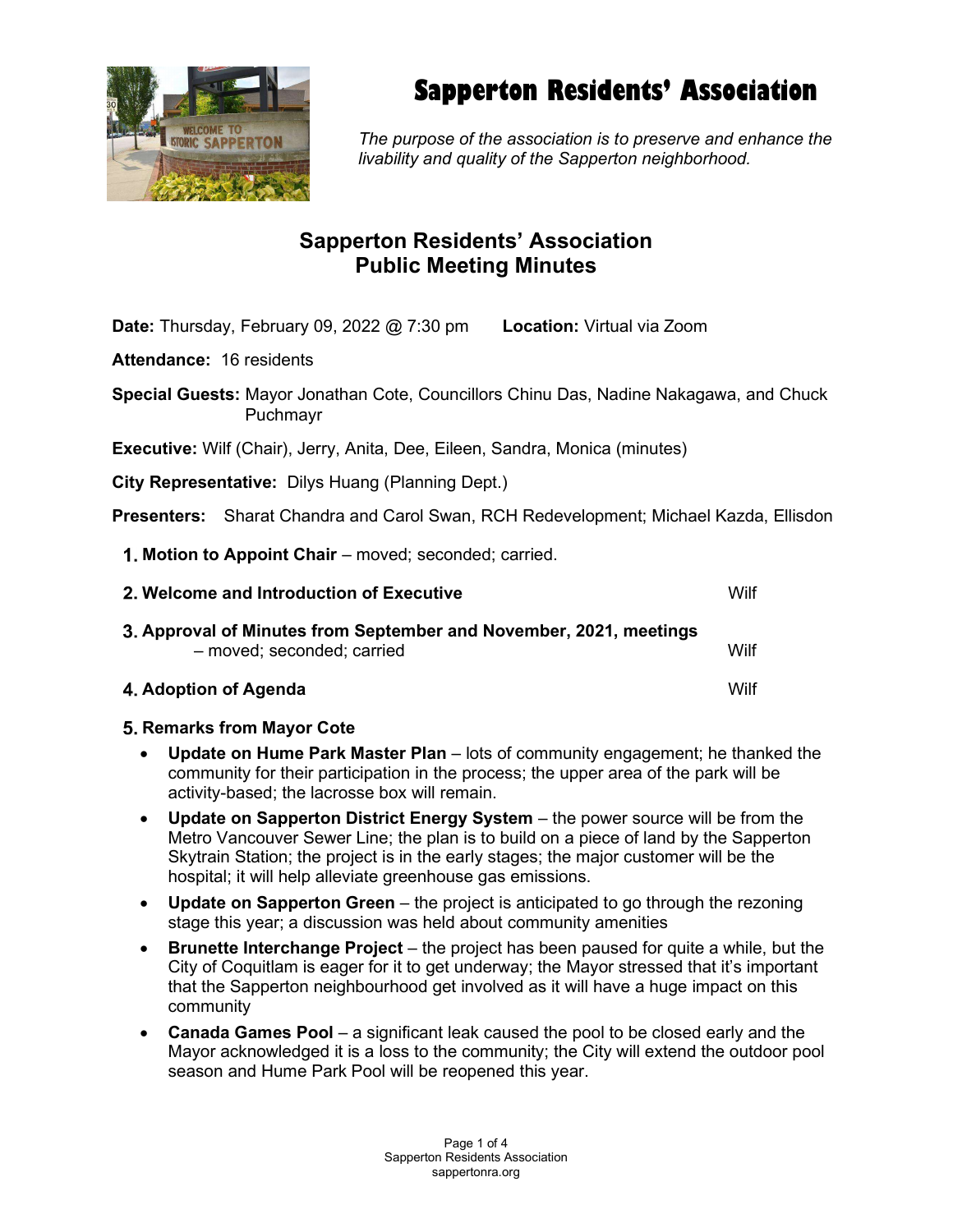- **Massey Theatre** the City has taken over the operations and is hoping to bring new life to the theatre. He acknowledged this is a major project.
- Remarks from Councillor Puchmayr he announced the passing of longtime Sapperton resident, Chris Sargent.
- **Remarks from Councillor Das**  $-$  she assured residents that the City is continuing to try help coordinate projects in this area.
- The Mayor fielded a number of questions related to City amenities, programs, and so on.
- He mentioned the urban tree program.
- The City is asking for a community centre, park space and affordable housing from the Sapperton Green developers, and these are intended to serve the entire community, not just Sapperton Green residents. They are in early stages of discussing amenities for that development.
- A major announcement is coming on February 11 regarding the affordable housing project on 6<sup>th</sup> Street and another project is coming related to the homeless issue in NW.

### 6. Lower Sapperton Traffic Calming Measures Initiative Monica and Brennan

- Monica H. and Brennan A. provided an update on this initiative
- The initiative is in response to RCH moving its Emergency Department entrance to Sherbrooke Street as it is anticipated there will be a significant increase in Sherbrooke Street traffic.
- The City has indicated a willingness to implement further TCMs based on support and consensus from residents in Lower Sapperton.
- A committee of enthusiastic local residents has been working on this initiative since September. This is NOT an SRA project, but the SRA is acting as a liaison to the City and facilitator in this process.
- Although these residents are not traffic planners, they have tried to engage as many residents as possible through door-to-door visits and conversations, virtual workshop and online survey.
- The survey results indicate an overwhelming interest in increased and improved TCMs.
- The workshop on November 24 yielded lots of useful feedback and ideas which led to the development of proposed enhanced TCMs. An online poll has indicated support for the ideas but a desire for a second workshop to tweak and refine the proposal. This will be scheduled in the coming weeks.
- Brennan went over some of the design proposals and feedback from residents.
- Our ask of the City: for its support and ultimately for the City Engineering Department to take over this process.
- Councillor Nakagawa asked if we have been in contact with the Engineering Department and Monica assured her that we have kept them in the loop throughout this process.
- Mayor Cote said the City would like to support this proposal if they can and asked us to bring the ideas to the Engineering Department.

### **7. RCH Redevelopment Project** Sharat Chandra, Project Officer, RCH Redev.

 Sharat provided an update on the ongoing project, including the following: the demolition of the existing infrastructure is mostly complete; excavation work is on schedule; P1, P2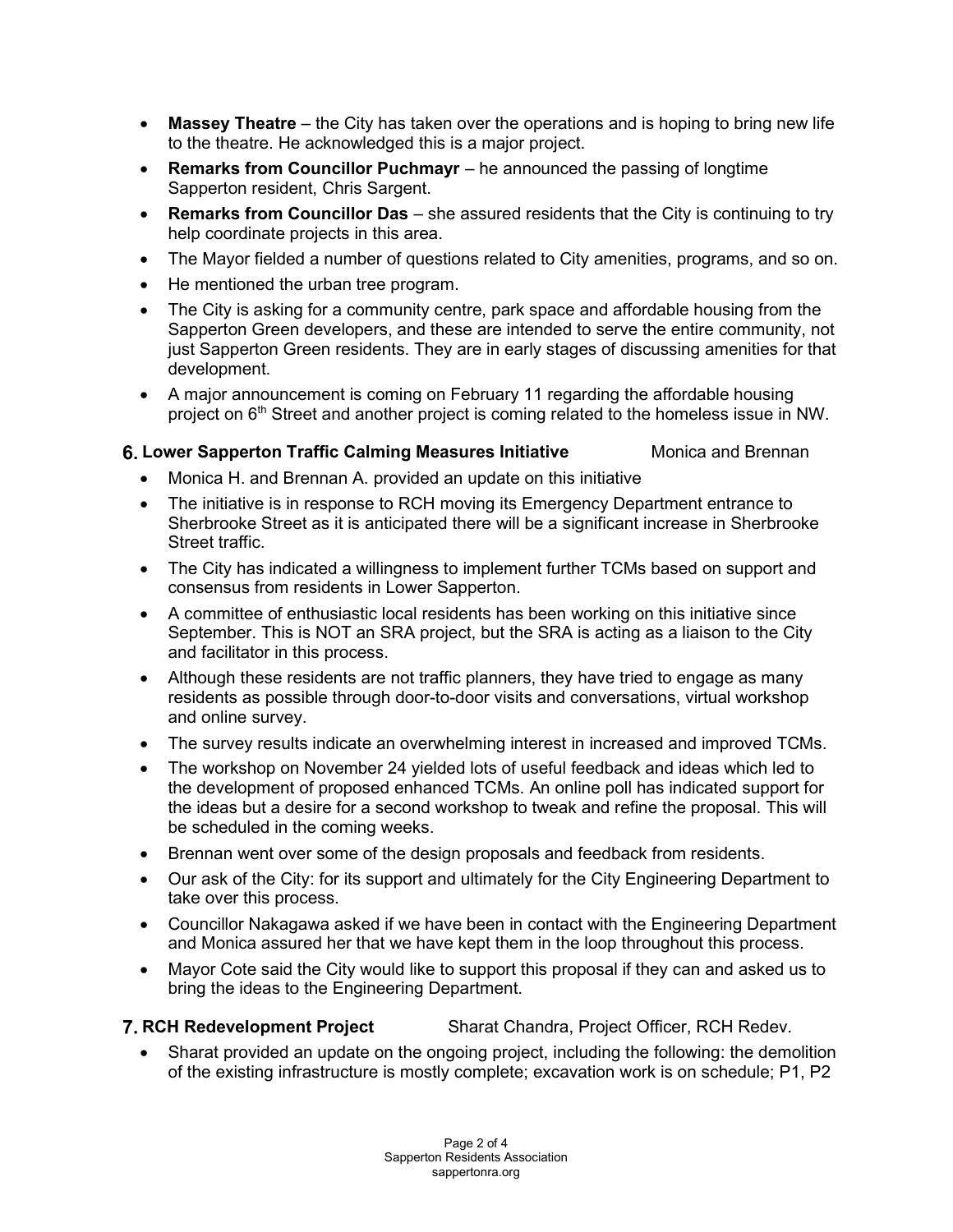and slab on grade level has been poured with vertical walls being constructed; concrete is being poured on Levels 1 and 2.

- February concrete pours will continue; steel superstructure work begins; excavation work should be completed.
- March generator will move in and RCH will issue a notice to residents about this.
- April construction continues.
- Keary Street entrance concept there will be access to and from Sapperton Station; there will be a new, prominent entry for the campus and there will be entrance and exit points; there will be improved pedestrian experience and accessibility; Sharat emphasized the focus on equity and accessibility.
- He discussed RCH's coordination with the City and other projects in the area.
- EllisDon has created an unofficial Facebook page to engage with the community and to facilitate a positive exchange of ideas and information.

8. Update on Ongoing Projects **Dilys Huang, City of NW Planning Dept.** 

- Note: Our regular representative, Janet Zazubek, has recently left the City of New Westminster and Dilys is attending tonight on behalf of the Planning Department.
- There are no new updates with Brewery District, 100 Braid Street or 408 E. Columbia Street projects; they are ongoing.
- The Elizabeth Fry project at Sherbrooke and Kelly Streets is currently on hold.
- 337/339 Keary Street Townhouse Project the City has received a rezoning and redevelopment request for this site; this will be nine side-by-side infill townhouse units, which are 3-bedroom, family-friendly, stratified units; they will be for sale not for rental. The project includes 10 off-street parking spaces, which is consistent with City guidelines. The site also includes long-term bicycle storage. The project is currently at the applicant-led consultation phase and the period for comments and feedback wraps up on February 14. The developer held a virtual Open House earlier this week and they are still in the early stages with the City in the review process. All feedback should be submitted directly to their website: sappertonliving.com . Residents can also submit feedback to the City project page: beheardnewwest.com . There will be another City-led engagement process coming up.
- Dilys noted that because of the pandemic, the City has adopted an Interim Development Review process for all projects.

### 9. Reports

### A. Treasurer's Report **Anita** Anita Anita Anita Anita Anita

- Anita gave the Financial Report for 2021. She listed the deposits and expenses.
- Dues for 51 memberships were collected last year.
- Opening balance: 2,570.69; Closing balance: 3,247.58.
- Find report at end of these minutes.

### B. Police Committee Report

• She noted that the minutes from the recent meeting were attached to the RA meeting agenda so residents can read if interested.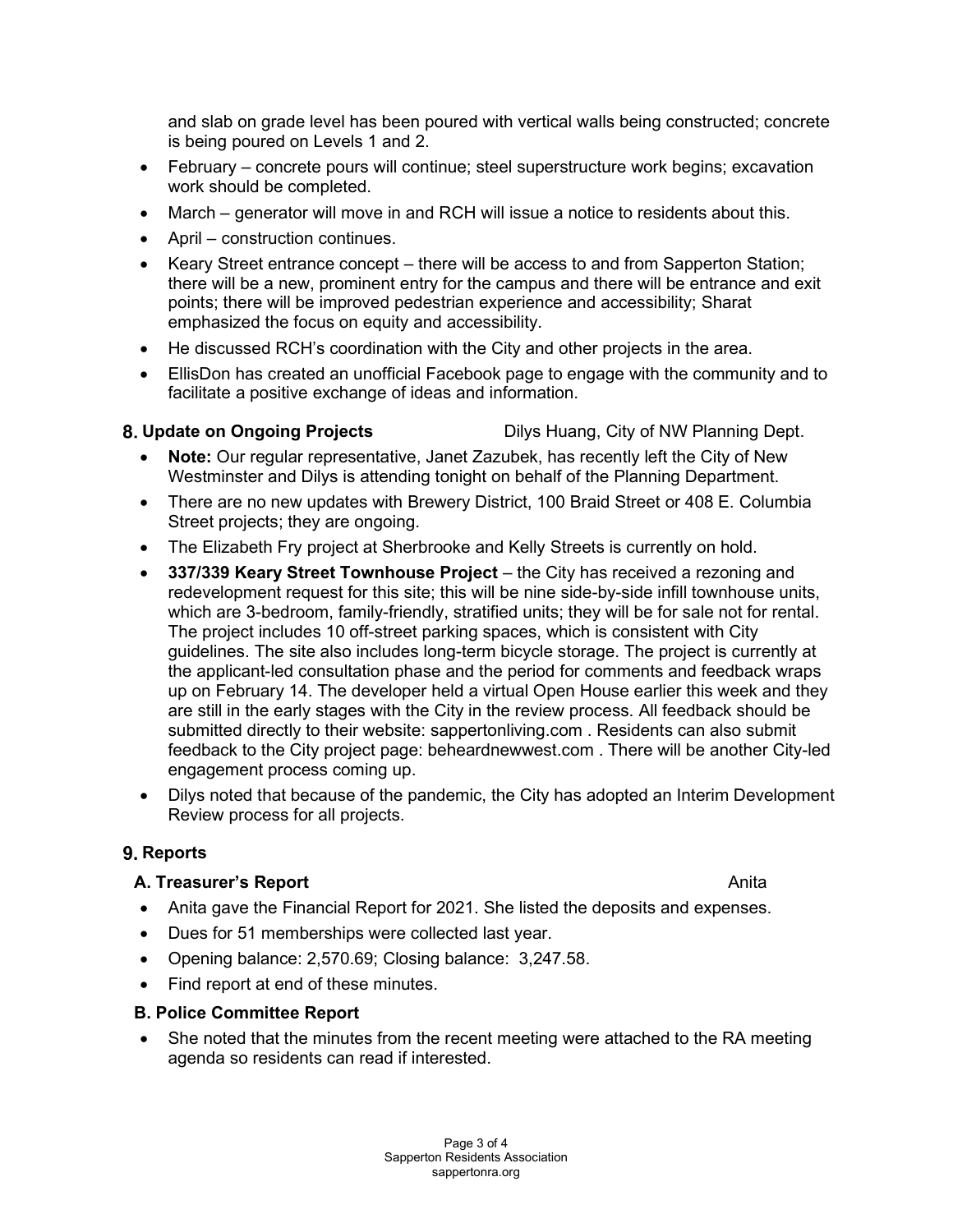- She said there was a lengthy discussion at the Police Meeting regarding the number of dropped calls on the police non-emergency line and the Police/Emergency Services are trying to remedy this situation.
- 10. Directors' Vacancies Wilf asked if there were any residents in attendance who might be interested in joining the RA Executive, but no one was interested.

Meeting adjourned: 9:01 pm.

Upcoming Dates: Next Meeting -Thursday, April 13, at 7:30 pm – location likely via Zoom but dependent on situation with the pandemic.